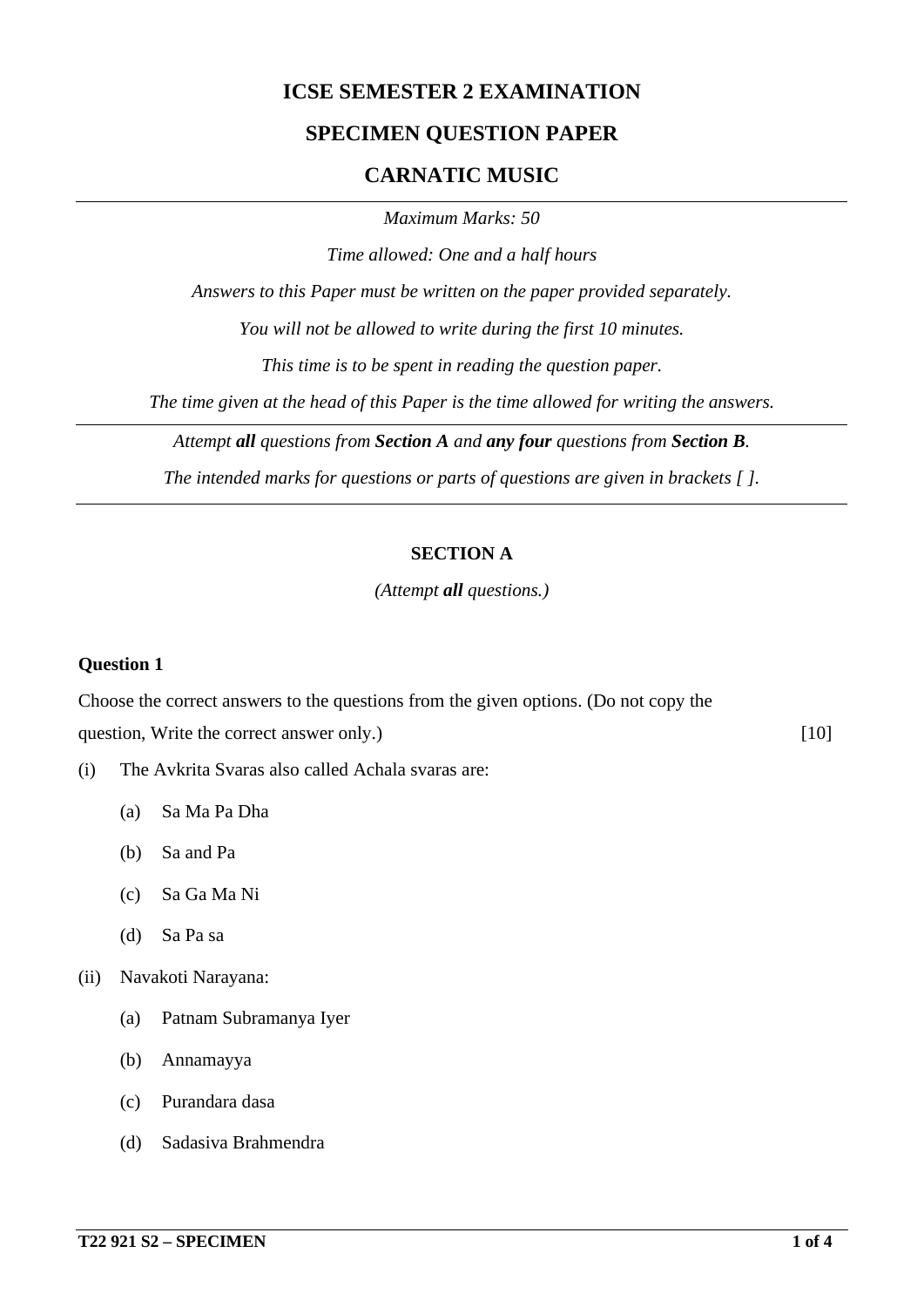- (iii) Itara nama mudra composer:
	- (a) Thyagaraja
	- (b) Muthuswami Dikshitar
	- (c) Syama Sastri
	- (d) Bhadrachala Ramadasa
- (iv) Krishna Leela Tarangini consists of:
	- (a) Ekadasa Tarangas
	- (b) Dvadasa Tarangas
	- (c) Ashta Tarangas
	- (d) Nava Tarangas
- (v) Signature of Bhadrachala Ramadasu:
	- (a) Padumanabha, Pankajanabha, Sarasijanabha
	- (b) Bhadradri, Bhadrasaila, Bhadragiri
	- (c) Ramadasan, Kumara, Guruguha
	- (d) Ramadasan, Gopaladasan, Venugopala
- (vi) Dhruva tala consists of:
	- (a) Two laghus and two drutams 1 1 O O
	- (b) One laghu one drutam one anudrutam 1 O U
	- (c) One anudrutam one laghu one dtutam U 1 O
	- (d) One laghu one drutam one laghu one laghu 1 0 1 1
- (vii) Which of the following is a monophone instrument?
	- (a) Flute
	- (b) Violin
	- (c) Tambura
	- (d) Veena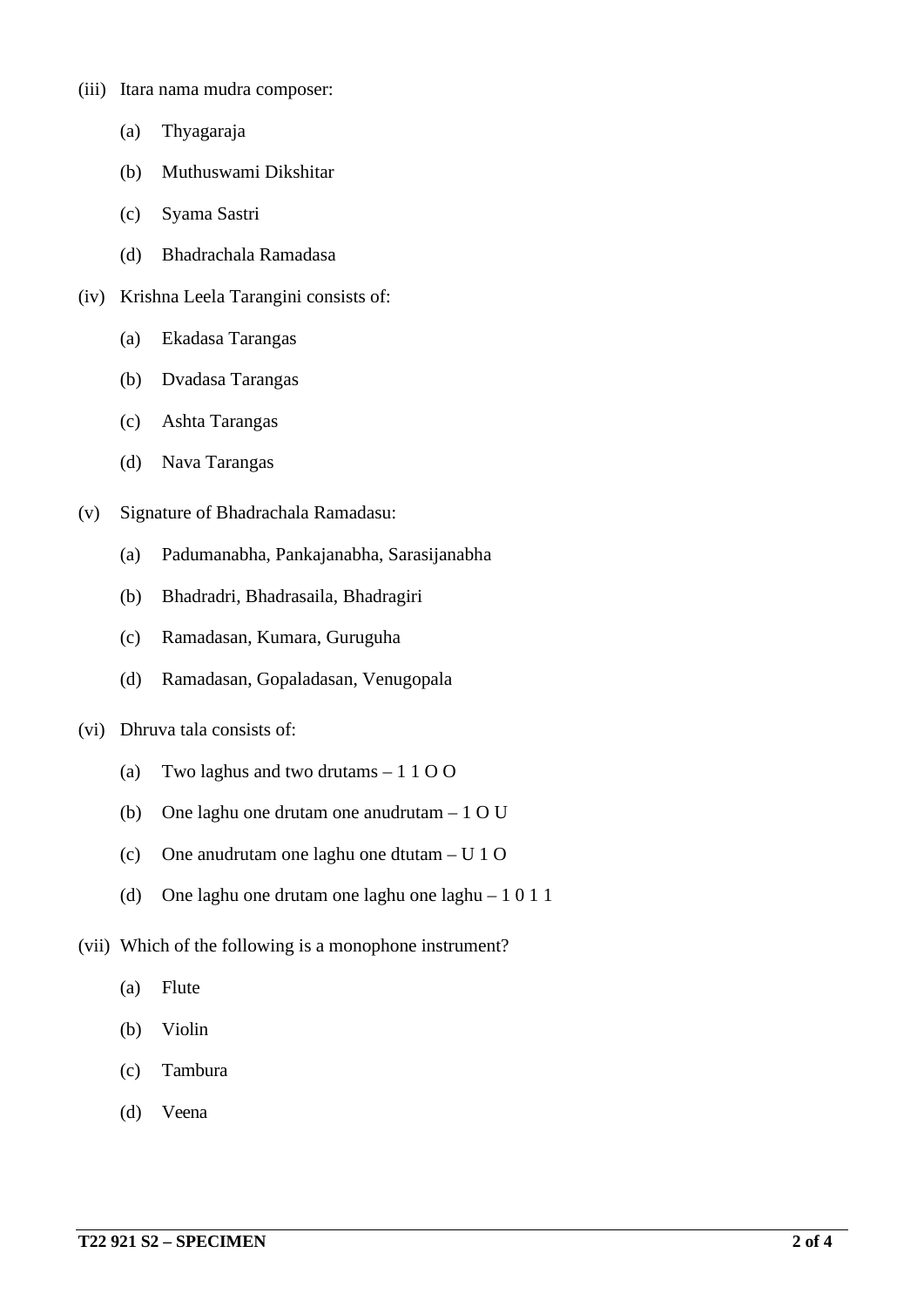(viii) The signature of Gopalakrishna Bharati

- (a) Balakrishnan
- (b) Guruguha
- (c) Kumara
- (d) Sarasijanabha
- (ix) Jivali the buzzing sound is produced in:
	- (a) Veena
	- (b) Tambura
	- (c) Flute
	- (d) Violin
- (x) Avanadhdha vadyas are:
	- (a) Stringed instruments
	- (b) Wind instruments
	- (c) Clay instruments
	- (d) Skin instruments

## **SECTION B**

# *(Attempt any four questions from this Section.)*

# **Question 2**

|       | <b>T22 921 S2 - SPECIMEN</b>                                     |       |
|-------|------------------------------------------------------------------|-------|
| (iv)  | Write the classification of Aerophones instruments?              | $[3]$ |
| (iii) | Write a short note on Chordophones instruments?                  | $[3]$ |
| (ii)  | What is mukha randra?                                            | $[2]$ |
| (i)   | Name the strings in Tambura?                                     | $[2]$ |
|       | <b>Question 3</b>                                                |       |
| (iv)  | What are the svaras having dual names in the swara nomenclature? | $[3]$ |
| (iii) | What are prakriti and vikrata swaras?                            | $[3]$ |
| (ii)  | Name the sapta swaras?                                           | $[2]$ |
| (i)   | What is achala swara?                                            | $[2]$ |